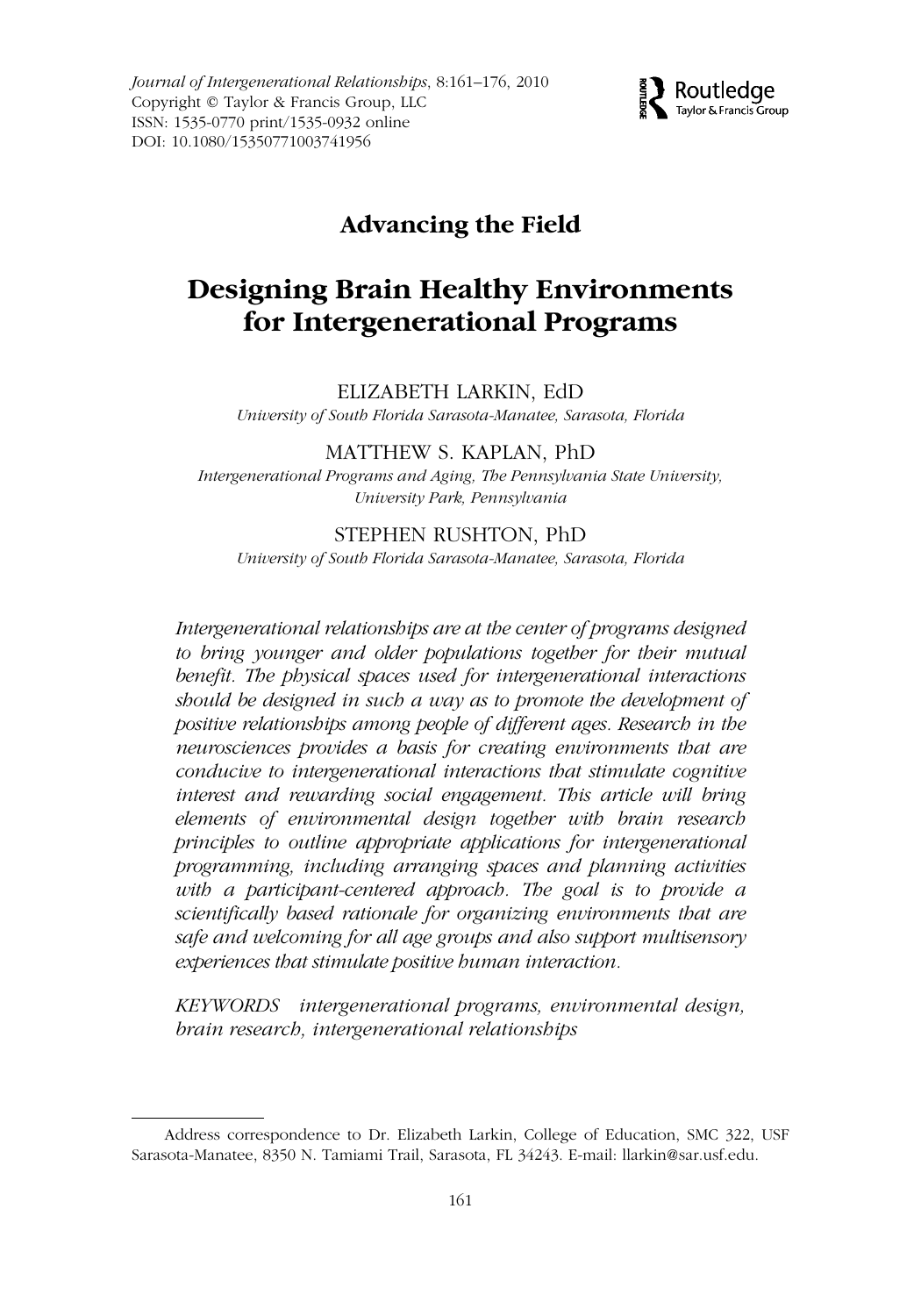Intergenerational relationships are at the center of programs designed to bring younger and older populations together for their mutual benefit. Some intergenerational programs are located at sites where different age groups are housed separately but they share common space. Other programs bring the generations together for specific purposes at specific times, and that space may be used by other groups at other times. In either case, the environment can influence how participants interact and also shape how they feel about the experience. Thus, the physical space used for intergenerational interactions should be designed in such a way as to promote the development of positive relationships among people of different ages.

Research in the neurosciences provides a basis for creating environments that are conducive to positive intergenerational interactions. Studies have indicated, for example, how to elicit positive emotions, how to stimulate the brain through positive social interaction to maintain optimum functionality, and how to reinforce memory (Carter, 1998; Wolfe, 2001). This article will bring elements of environmental design together with brain research principles to outline appropriate applications for intergenerational programming. The goal is to provide a scientifically based rationale for organizing environments that are safe and welcoming for all age groups and support multisensory experiences that stimulate positive human interaction.

Early in the 1990s, the Stride Rite Corporation built an intergenerational day care facility at their corporate headquarters in Cambridge, Massachusetts. Experts in elder care and child care (author) participated in designing the environment to ensure that it would foster beneficial intergenerational interactions among the preschool children and the frail elders who attended the program. Some key decisions turned out to be important elements in achieving this goal. First, the dining room was located near the central entry and reception area that separated the two wings where the programs were housed. This floor plan presented a large common area shared by both age groups where pleasing smells greeted visitors. Separating the programs into opposite wings permitted ready access while also protecting the integrity of each age group's own activities. Classrooms in the preschool were equipped with large windows on the corridor side so that the older adults could watch the children without disrupting their play. All areas of the center had chairs that could be adjusted for any table height or personal physique so that everyone could be at the same eye level.

At the time this center was constructed, information from the neurosciences was not yet widely disseminated or influencing the thinking of architects and day care providers, nor were there many intergenerational programs in existence that could offer a design template. Fortunately, by combining shared expertise, many of the decisions were consistent with what is recommended today. The elder care staff insisted on "accessibility," and the child care staff insisted on "developmentally appropriate practice,"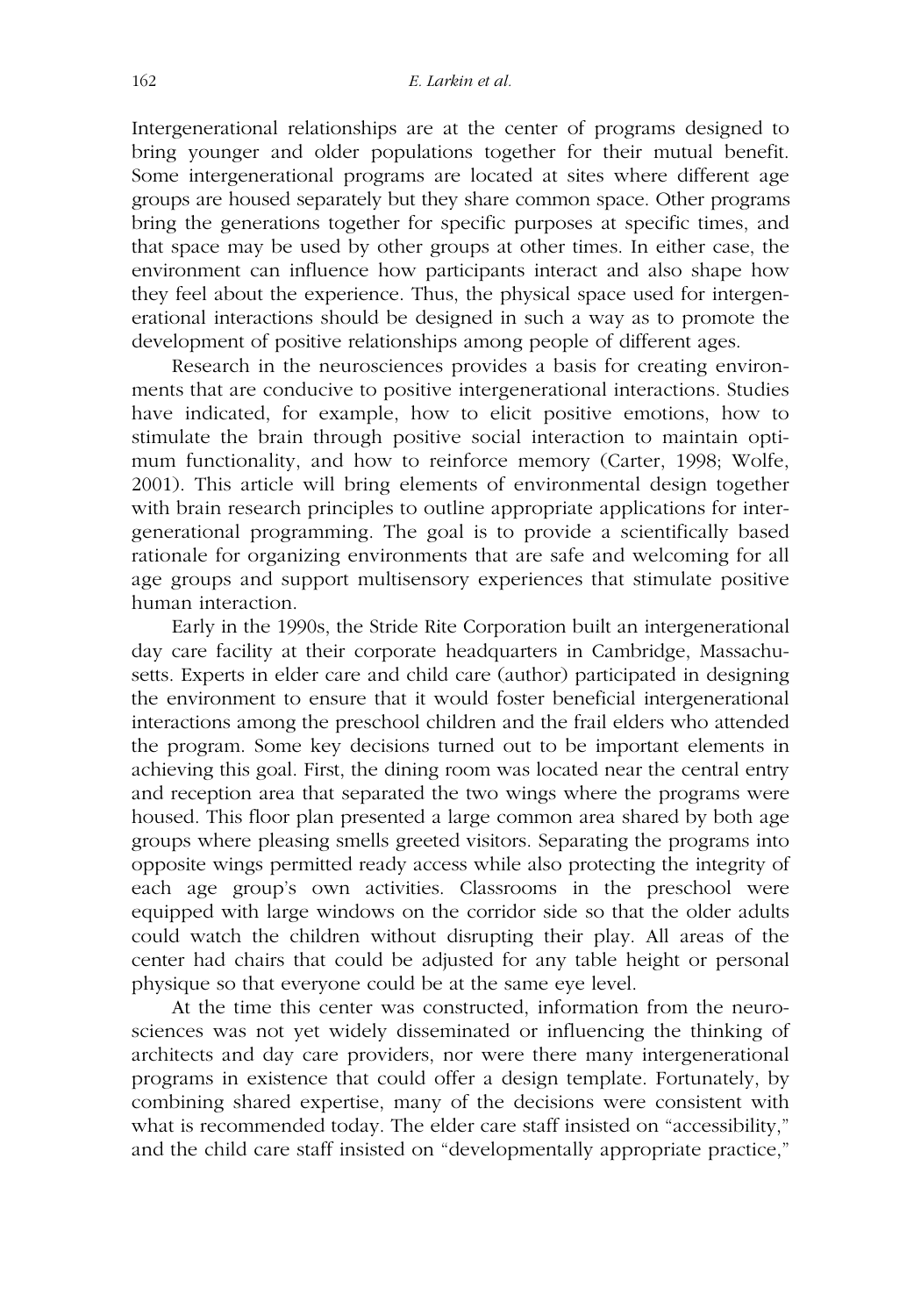such as allowing choice and providing pleasurable multisensory experiences that could be enjoyed by both older and younger participants (Bredekamp, 1987). An art room, which was put in the elder care wing on the far side of the dining room, provided one of the main opportunities for building relationships among older and younger participants. Over time, the staff recognized the value of engaging the elders and children in shared experiences with print-making, collage, and clay modeling. Current research now shows how those kinds of art activities activate various regions of the brain and how the setting was conducive to positive learning and social interaction.

## WHY APPLY BRAIN RESEARCH TO ENVIRONMENTAL DESIGN?

The past two decades have shown substantial growth of new findings in the developing field of neuroscience. Researchers are discovering daily how the brain processes, filters, and assimilates new information (Whalen & Phelps, 2009); how the brain attends to and recalls particular memories (Wolfe, 2001); and how "enriched" environments may stimulate dendrite growth, the building block of learning (Greenhough, Madden, & Fleischmann, 1972). Hundreds of articles in both scientific and educational journals are being published yearly, while conferences worldwide are documenting discoveries relating to how the brain's electrical and biochemical reactions influence attention, memory recall, and emotions (Bergan & Coscia, 2001; LeDoux, 1996; Miller & Cummings, 2007).

Recently, educational researchers (Gallagher, 2005; Rushton & Larkin, 2001; Rushton & Juola-Rushton, 2008) have attempted to bridge the new and exciting discoveries of the neurosciences to the educational arena. As educators or intergenerational specialists begin to interpret findings that are reported in the neuroscience journals and transfer the knowledge to practices and policies, caution is necessary. In an article titled "Developmental Neuroscience: Implications for Early Childhood Intervention and Education," Hannon (2003) states that "findings to date from developmental neuroscience appear, despite their high scientific interest, to have few immediate implications for practice or policy" (p. 58). Similarly, John Bruner (1998), President of the James S. McDonnell Foundation, questions the validity of this marriage, too, arguing that "brain science has little to offer education practice or policy" (p. 14). Keeping these claims in mind, it is our responsibility as educators and practitioners to remain knowledgeable about research stemming from the neurosciences and attempt to extrapolate principles that will lead to best practices. We need to be informed in order to provide children, youth, adult learners, and a growing aging population with the best possible environments to support their well-being and help them build positive relationships with people of different ages.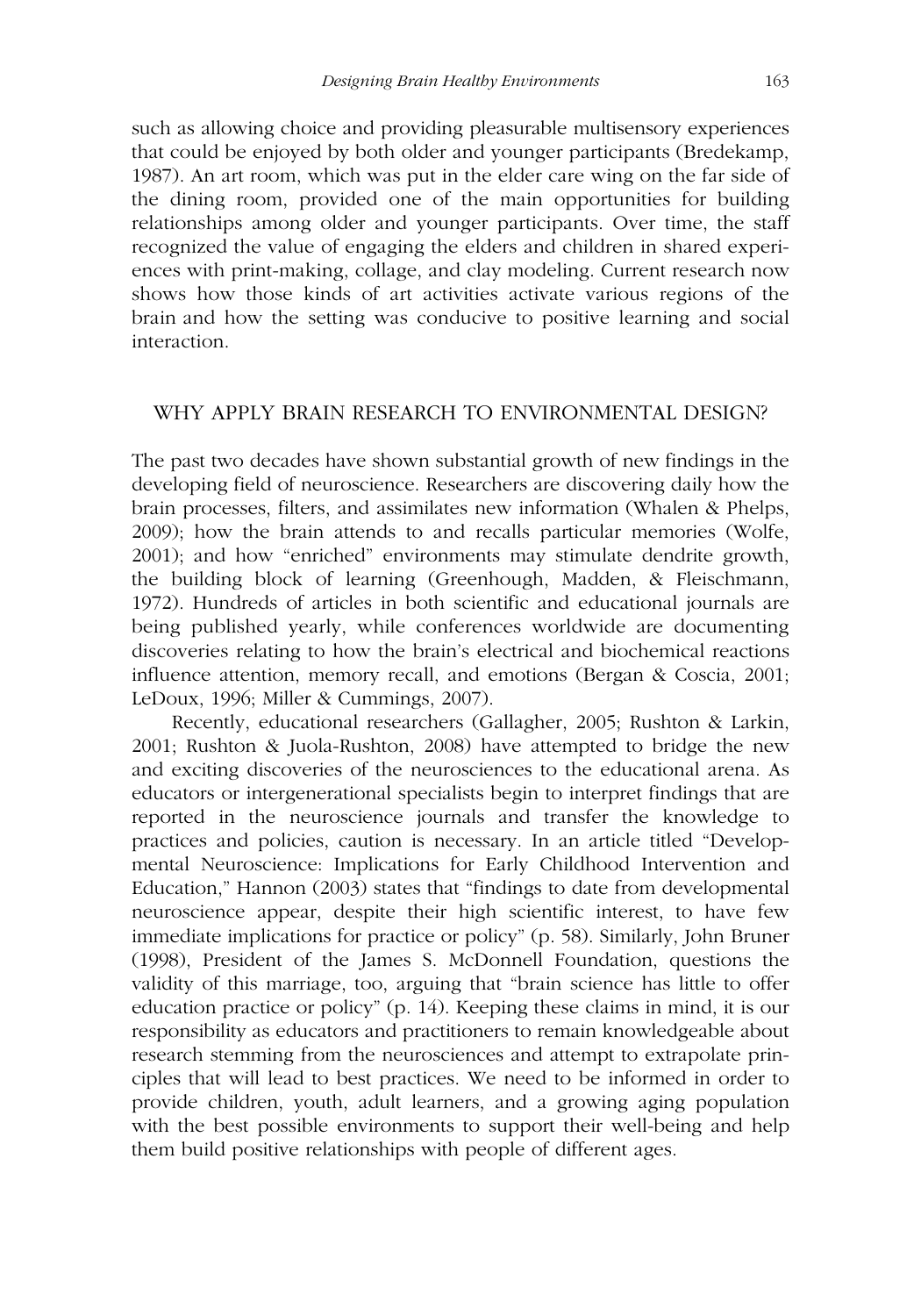## HOW OUR BRAINS WORK

Having a basic understanding of the brain's functions leads to better understanding of how environmental design may support or hinder an individual's comfort level and mental engagement in any given situation. The brain has four regions or lobes, each designed to interpret, organize, and filter incoming stimuli from the environment. The brain naturally filters out approximately 99% of what our senses absorb in order to function normally (Wolfe, 2001). One important factor that distinguishes humans from other animals is the degree of development in our frontal lobe, particularly the prefrontal lobe. It is the prefrontal cortex that provides us with the gift of reasoning and understanding "who we are" in relationship to others. Young children's prefrontal lobe is the last part of their brains to fully develop (Wolfe, 2001). Our "higher thinking skills"—the ability to make value judgments and informed decisions and to be creative—continue to develop as we age (Cohen, 2005). An ongoing research study at the University of California, San Diego, by psychiatrists Dilip Jeste and Thomas Meeks is yielding indications that "wisdom" (e.g., self-understanding, compassion, morality, etc.) involves combining and balancing both old portions of the brain (the limbic system that governs emotional behavior) and the more recently evolved portion of the brain (the prefrontal cortex) (in LaFee, 2009).

Brain research has confirmed that "the mind grows stronger from use and from being challenged in the same way that muscles grow stronger from exercise" (Cohen, 2005, p. xv). We are born with many more neurons that we can use and, in time, many neurons begin to "prune" away as we age, particularly if those pathways remain inactive. At birth, we have over 100 billion neurons. Each neuron can make up to 10,000 synaptic connections, forming one of the most complex organs in the universe (Shoshani, Kupsky, & Marchant, 2006). During the first five years of development this number of connections, referred to as synaptogenesis, is necessary in order for the developing brain to unfold in a healthy manner. As we age and particularly if we are not engaged in stimulating or meaningful activities, the neurons in the cortex begin to disappear. Fortunately, brain plasticity can be improved through cognitive and social engagement and a new study in Boston by Ellen Winner and Gottfried Schlaug indicates that arts learning and music instruction may improve math skills, attention, and general intelligence (in Mauk, 2009).

As part of the frontal lobe and just before the parietal lobe, a ban of cells sits approximately a half an inch wide running from ear to ear called the motor cortex, which governs all muscular movement in the body. Wriggling our toes or brushing our teeth requires the neurons in this thin strip to be activated. Directly behind the motor cortex is the parietal lobe, an important part of the brain that it interprets and integrates our spatial awareness of self and others. It regulates our pain levels, and so damage to this portion of the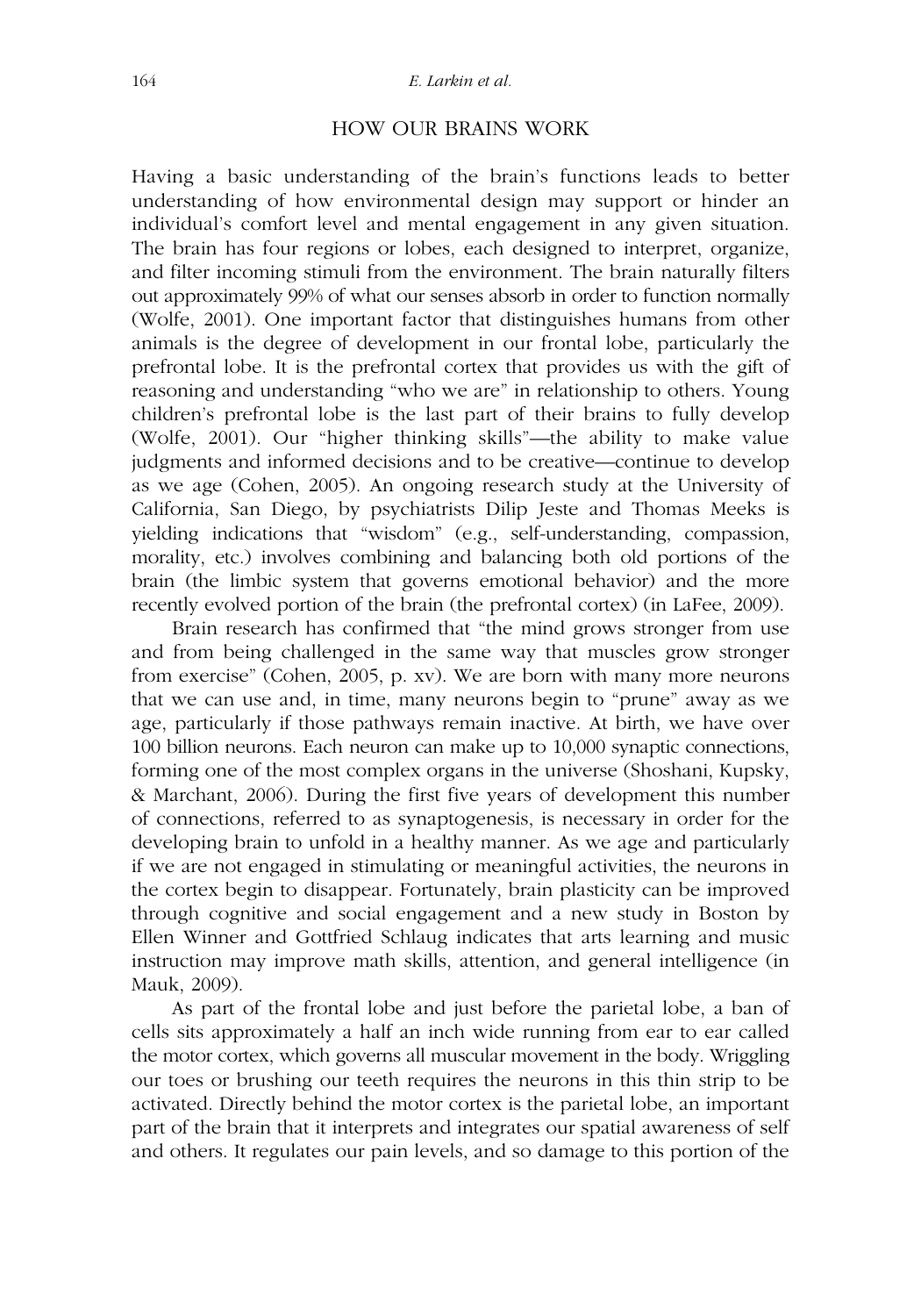brain interferes with our perception of touch and with the body's position in space. Parallel to each other and along the outside of the brain near the ears are the temporal lobes. These lobes are critical in the development and understanding of language and auditory memory. Of particular importance, the temporal lobes allow humans to communicate with one another. And, finally, at the back of the brain is the occipital lobe that relates to the receiving and processing of visual information. Although each lobe is distinct in its functions and each cell may have a specific purpose, neurons from different regions of the brain work together, allowing us to understand what it is we are viewing, smelling, touching, or hearing. Also, both halves of our brains have separate functions: the left tends toward more analytical complexities while the right hemisphere lends itself more to intuitive processing. They work together, communicating via the corpus collosum, which is a bundle of nerves measuring approximately a half an inch in diameter (slightly larger in women than men), to understand an experience.

Cohen (2005) reminds us that new brain cells can form throughout life as a result of stimulation and that the brain's emotional circuitry becomes more balanced with age. Experience and learning continue to reshape the brain so that over time, the two hemispheres are used more equally (p. 4). The mature integration of thinking and feeling leads to greater wisdom (p. 95). Along with maturity and, perhaps, a decrease in short-term memory or the speed of reaction times comes an increase in the brain's overall potential for developing satisfying relationships. A recent study at the University of California, Irvine, by neurologist Dr. Claudia Kawas indicates that not only is it important to continue challenging our minds as we get older but also that a social component may be crucial to maintaining mental acuity (in Carey, 2009).

As we interact with the environment, sensory impulses enter the brain via our five senses and make their way to the thalamus. Once here, the thalamus redirects the incoming impulse to the appropriate part of the cortex. For example, all visual stimuli are sent to the occipital lobe that recognizes color, straight and curved lines, and so on. The same message is also sent to the amygdala (in close proximity to the thalamus) at the same time. It is the job of the amygdala to determine if any of those outside signals represent danger. For instance, if an object picked up by the eyes is dark and has curvy lines, the amygdala may interpret that as a snake. In this case, the amygdala immediately sends messages to the pituitary and adrenal glands, which then flood our bodies with various hormones and neurotransmitters. Once released into the body, our heart beats faster, sending oxygen to the major muscles groups (in case we need to run), our digestive track shuts down (diverting energy to the legs and arms), our eyes dilate (so we look more dangerous and can take in more sights), the hair on our necks stands up, and often our body begins to sweat. When the senses pick up a perceived threat, our brains initiate the body's fight-or-flight response. Examples of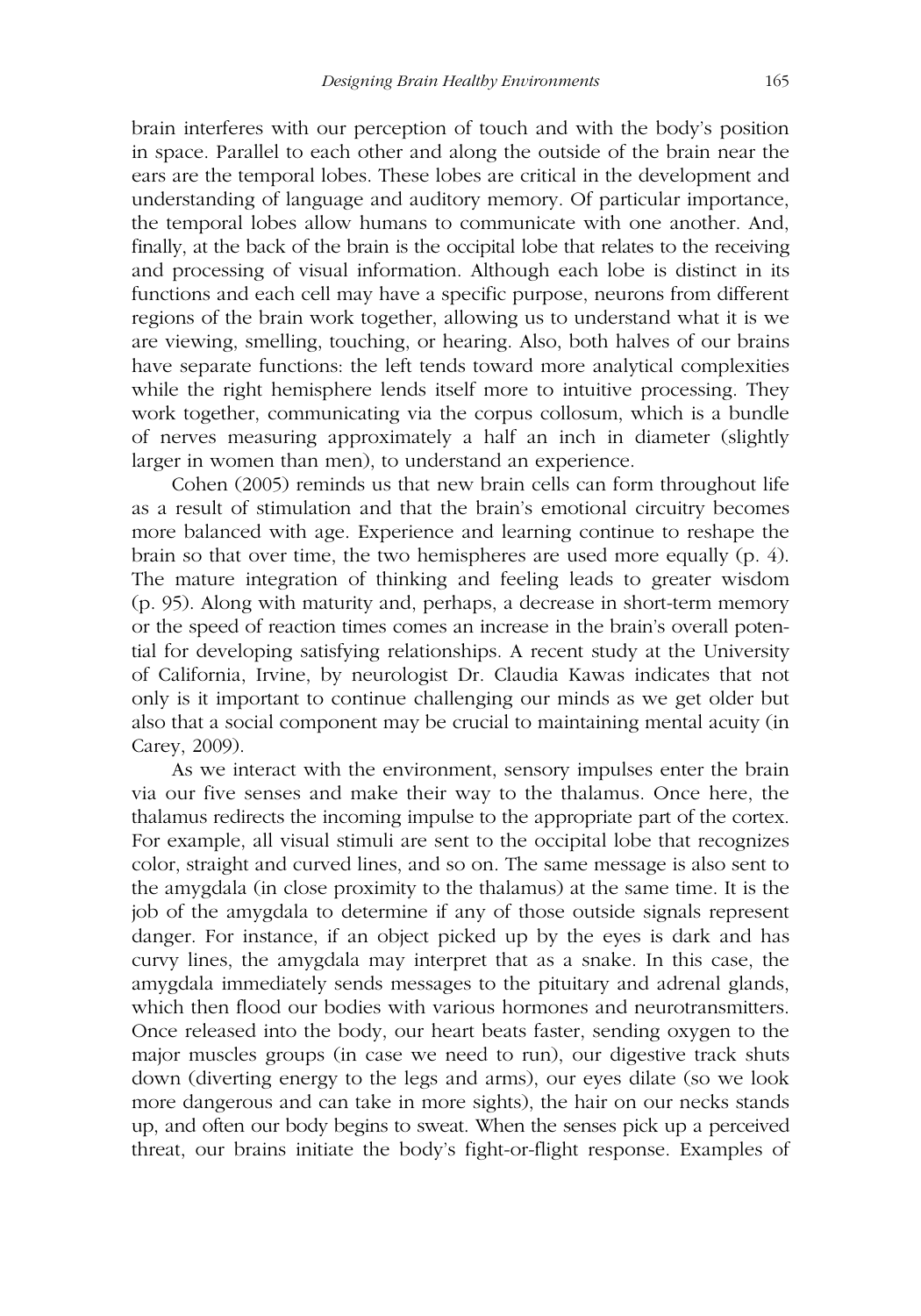perceived or real threats in the environment that would inhibit positive intergenerational interactions may include the following: (a) embarrassment by others (e.g., program participants or someone in a position of authority), (b) unrealistic deadlines to complete a task, (c) a confusing floor plan that creates a sense of dissonance in not knowing where one is, (d) tense voice tones or loud arguments (e.g., among colleagues, program participants, or, again, those in a position of authority), and (e) pressure to complete a task that is too difficult.

If the curvy object turns out to be just a stick, the prefrontal cortex will send a more rational explanation to dampen the amygdala's initial fear reaction and calm the body. Almost simultaneously, higher reasoning kicks in with the more careful appraisal of the perceived threat. Therefore, staff can help program participants reinterpret situations that may have triggered the "fight or flight" response. "That dark, curvy stick looks like a snake. Maybe we could paint it a bright color so it won't startle anybody." The amygdala can also be inhibited by nonemotional mental tasks (Carter, 1998). Boring activities may be calming, but they might also interfere with positive social engagement. Opportunities for choice, social interaction, and self-regulation activate parts of the brain such as the occipital lobe (visualization), thalamus (sensory stimulation), and prefrontal lobe (memory), resulting in positive feelings. In planning the environment for intergenerational exchanges, the physical space, program activities, and practitioners guiding the interactions can all be factors that contribute to setting the stage for mutually beneficial interactions.

## PLANNING ENVIRONMENTS

In school classrooms, learning environments that are organized to be compatible with principles derived from brain research may include the following elements:

- 1. *Spaces with comfortable "areas of discovery.*" The goal is to set up a learning environment that strengthens synaptic connections between dendrites by providing opportunities to experiment, replay, and express ideas. The environment is particularly important in that we need to create welcoming and engaging spaces for learners of all ages so that they feel secure and safe. Stress, particularly long-term stress, opens the door to the release of cortisol (a hormone) into the body that disrupts the learning process, memory, and attention.
- 2. *Opportunities for the students to take responsibility for their own learning.* When children have choices, they are more likely to respond positively to their surroundings and have an internal motivation to learn. Neurologically, we know that when students feel good about themselves, higher levels of dopamine (a neurotransmitter) are being released between the dendrites.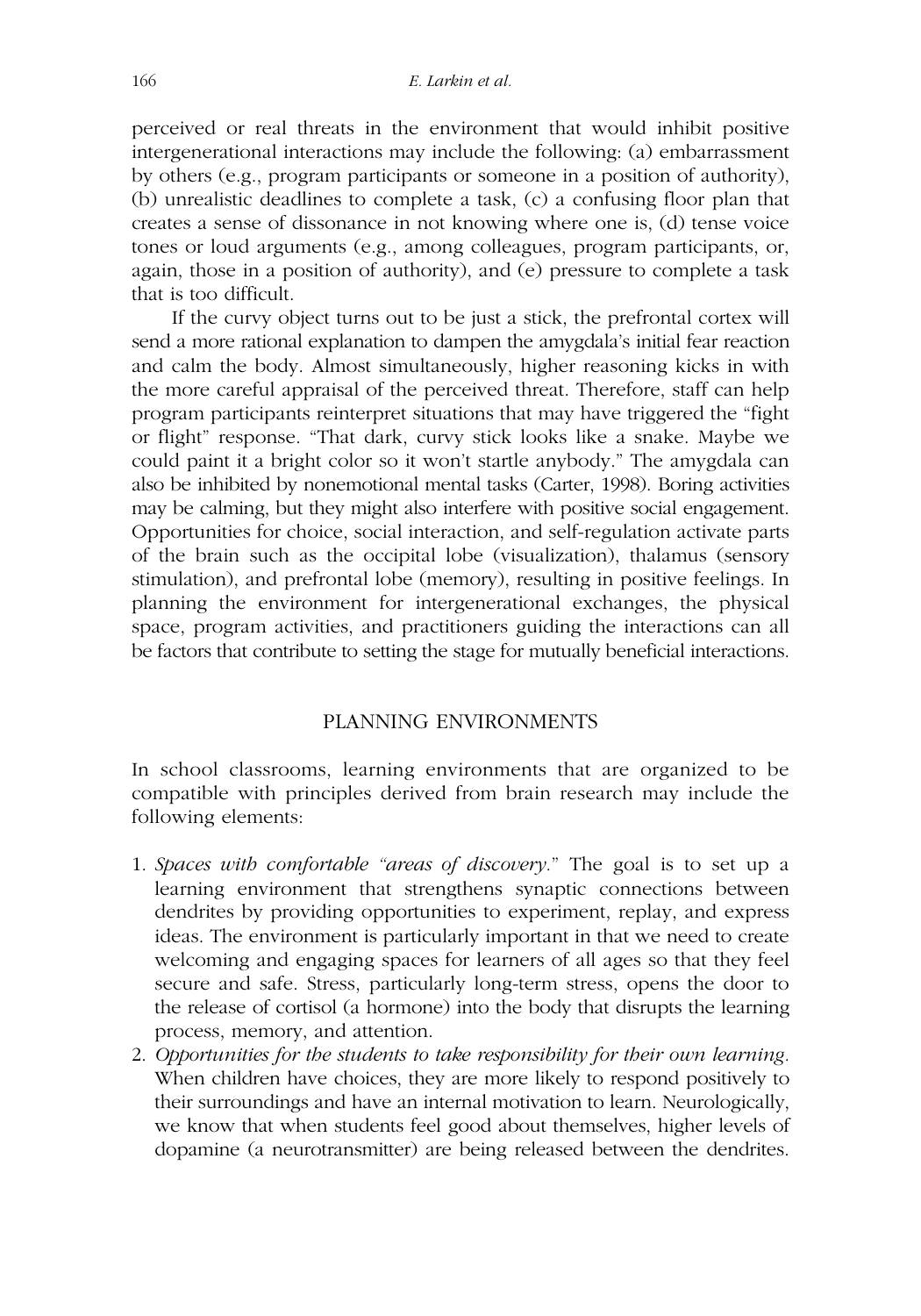Having choices and, thus, some control over the environment, allows participants to enjoy their activities more. Furthermore, choice activates attention by creating arousal. Emotions drive attention, which drives learning.

- 3. *Familiar objects, furniture, pictures, and other décor that help to bridge connections between the child's home life, the real world, and the classroom.* The brain seeks novelty and at the same time requires a predictable environment. Meaningful experiences that are repeated will strengthen neural pathways (learning will occur). A sense of security is based on familiarity. As mentioned, stress in the environment may release the hormone cortisol which, in time, may affect short and long-term memory.
- 4. *Formal and informal opportunities for dialogue.* Conversation leads to pondering new ideas, revising understandings, and increasing vocabulary. Stimulating the language centers of the brain leads to better communication as well as developing reading and writing skills. The more we strengthen the myelin sheaf that surrounds the neuron, the faster the connections between dendrites are made. When the various lobes are communicating, as well as the two separate brain halves, as demonstrated by the highlighted portion of a PET (positron-emission tomography) scan, we can see the interactive nature of the brain's functioning when we are in conversation, showing how dialogue creates the possibility of new connections being made.
- 5. *Opportunities for meaningful problem solving (stimulating the prefrontal lobe).* Open-ended hands-on materials such as art supplies, puzzles, blocks, dramatic play props, and writing implements, including computers, offer participants the means to be creative, to discover what happens when, and to express emotions. Mental stimulation is associated with neural plasticity (connections between neurons).

These five principles are also relevant in considering the design of intergenerational programs. However, when designing environments to promote intergenerational engagement, some added complexities arise. First, the focus extends beyond any one individual or age group that uses a particular setting. Hence, there is greater diversity in terms of the interests, needs, and capabilities of the people in the setting to take into account with regard to the program activities and regulatory policies that apply to the environmental design. Along with the elements of a brain-healthy educational environment, we will examine five design elements to consider from the perspective of supporting intergenerational engagement: autonomy, stimulation, interaction, shared identity, and flexibility.

## AUTONOMY AND PERSONAL CONTROL

When considering intergenerational engagement from within a caregiving framework, such as the initiatives that take place in assisted living or nursing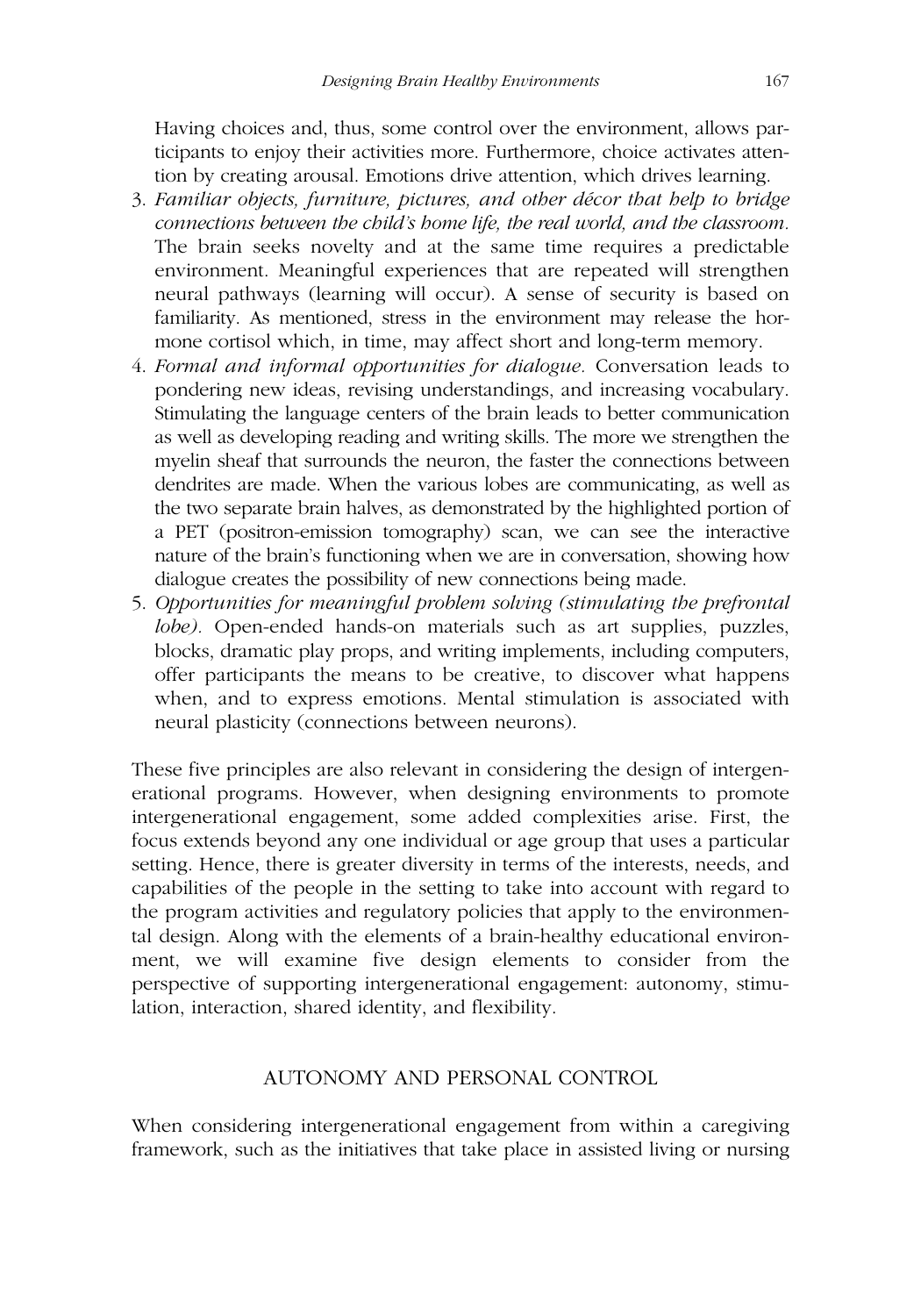care facilities (e.g., with older adults who are frail or have chronic illnesses and need a lot of care), the underlying philosophy of care will influence the way in which intergenerational relationships are promoted and environments are designed. Health care professionals refer to "person-centered care," an approach that would be similar to a "learner-centered" classroom for children in that these environments focus on providing welcoming, socially engaging, and emotionally satisfying experiences that are not directed by staff in a predetermined manner. Offering choice is an important part of such a philosophy of caregiving. Person-centered care does not mean that the residents can do whatever they want. It means that the caregiver assists them in making choices and fostering their sense of autonomy. A person-centered approach involves respecting everyone's right to be involved in all decisions that affect his or her life so that the locus of control ultimately resides with the person receiving care. For example, a person may choose not to participate in activities that are available, and the person has access to different places in the environment and so controls proximity with others.

When it comes to environmental design and management, emphasis is placed on giving residents opportunities to personalize their private spaces (e.g., names in addition to numbers on their rooms, putting up personal mementos, etc.). They are empowered to change, manipulate, or restructure their environments according to their needs and preferences. From an intergenerational perspective, it is worth considering how the environment can reflect the contributions and personalities of the participants, their budding relationships, and their evolving shared interests. For example, a jointly planned and painted mural or a friendship garden might be accomplished with the assistance of the staff. In each of these examples, the jointly created environmental element has the symbolic value of togetherness with the social benefit of living, learning, and creating together while also respecting individual differences.

The examples noted previously fit into a broader framework for enhancing participant involvement in environmental design, management, and restoration efforts. When applied to work conducted with monogenerational groups, the focus is often on creating "youth-friendly" (Ward & Fyson, 1973) or "elder-friendly" (Harding, 2007) places. Participatory work with intergenerational groups requires the added dimension of exploring what people of different generations have in common in terms of how they experience and take action to improve the community settings they frequent. Having choices and opportunities to participate in decision making about the shared space adds to the potential for building positive relationships.

## **STIMULATION**

Research from the neurosciences has demonstrated how important positive stimulation (novelty or challenge without stress) is to the brain's functioning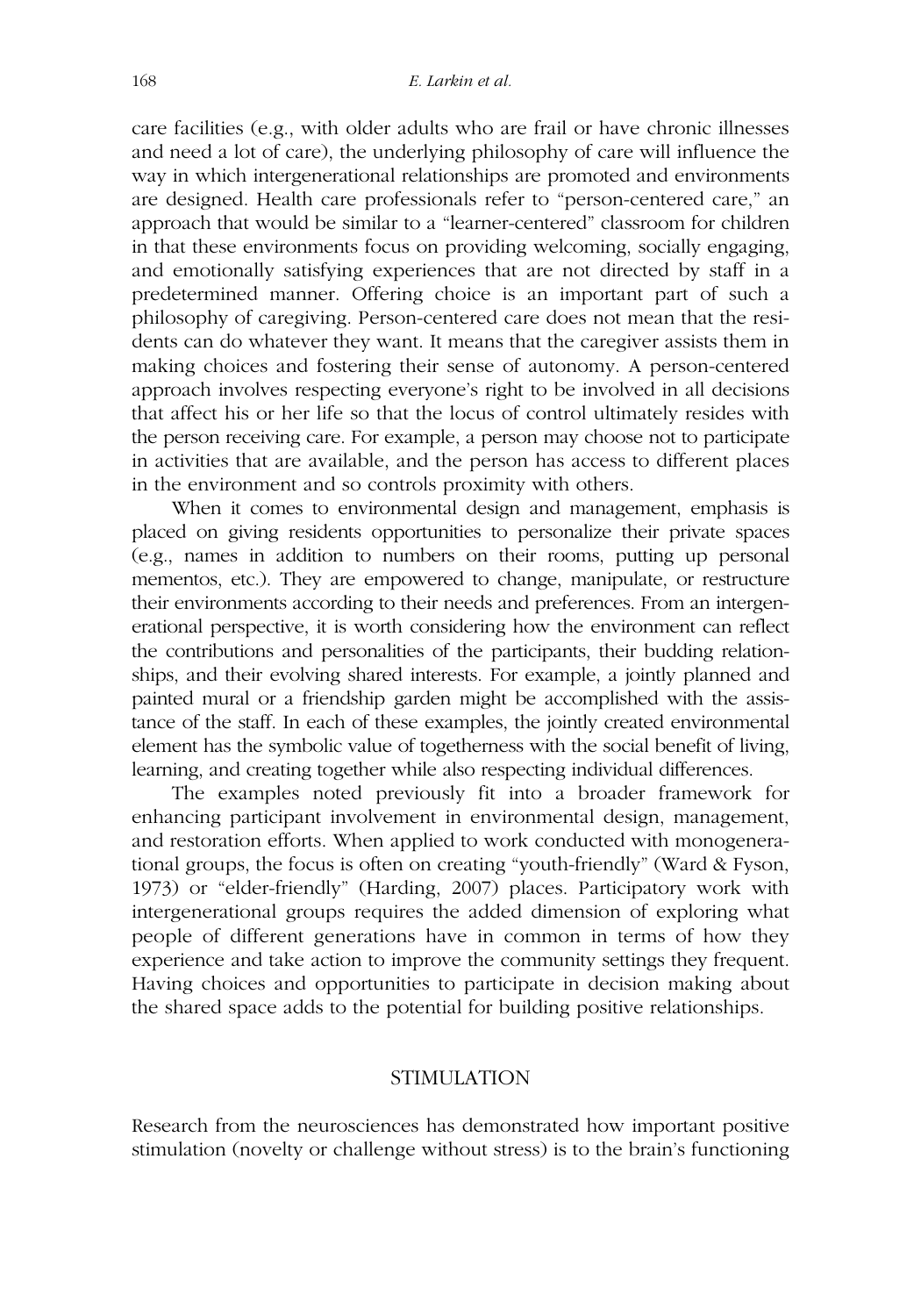throughout life. Some research addresses the pitfalls associated with being in situations where there is either too much stimulation (stimulus overload) or too little stimulation (stimulus deprivation). It turns out that in environmental design circles, stimulation is a major focus as well. There is much written about using colors, textures, materials, and quality of light to engage the senses of those within a planned environment (Fozard, Schieber, Gordon-Salant, & Weiffenbach, 1993; Purple Cherry, 2009).

In terms of designing intergenerational environments, however, we also need to consider how the intergenerational interaction itself functions as a set of stimuli that can be modified with design decisions. For instance, there are design strategies to protect people from what they might perceive as "too much" intergenerational engagement, a form of stimulus overload, such as building additional exits or "escape routes" into spaces used for congregate meetings. It is also useful to keep in mind that, even in shared site facilities, people have needs for privacy as well as interests in engaging with their same-aged peers. These needs and interests are reasons behind locating the Stride Rite child care and elder care programs in separate wings of their shared facility.

Another consideration is the décor. Participants may appreciate the opportunity to contribute to what is selected for display. For example, photographs of participants at different ages or of functional objects that have changed over time (such as egg beaters or typewriters) can provide not only visual stimulation but also shared cognitive interest. Another good conversation prompt would be to display artwork created by the participants, as was done at the Stride Rite Intergenerational Care Center. Colors, textures, and space can be used to create an atmosphere of comfortable familiarity yet provide visual images that elicit conversation.

The environmental design includes other sensory elements such as noise and smells that can also be used to generate positive emotions and social engagement. Soft background music indoors, for example, provides a soothing atmosphere that doesn't interfere with conversation but offers gentle stimulation to the brain. Familiar songs can elicit memories or shared appreciation of cultural experiences. Outdoor concerts would entail louder volume and additional sensory input such as breezes and chirping birds that would factor into planning and organizing the environment for intergenerational interaction. Comfortable seating and a good view of other people would enhance the potential for subsequent socializing.

#### FORMAL AND INFORMAL INTERACTION

Furniture can be arranged to invite either formal or informal interaction among participants of different ages. Seating should accommodate a variety of sizes and abilities so that the intergenerational exchange is stress free. Traffic patterns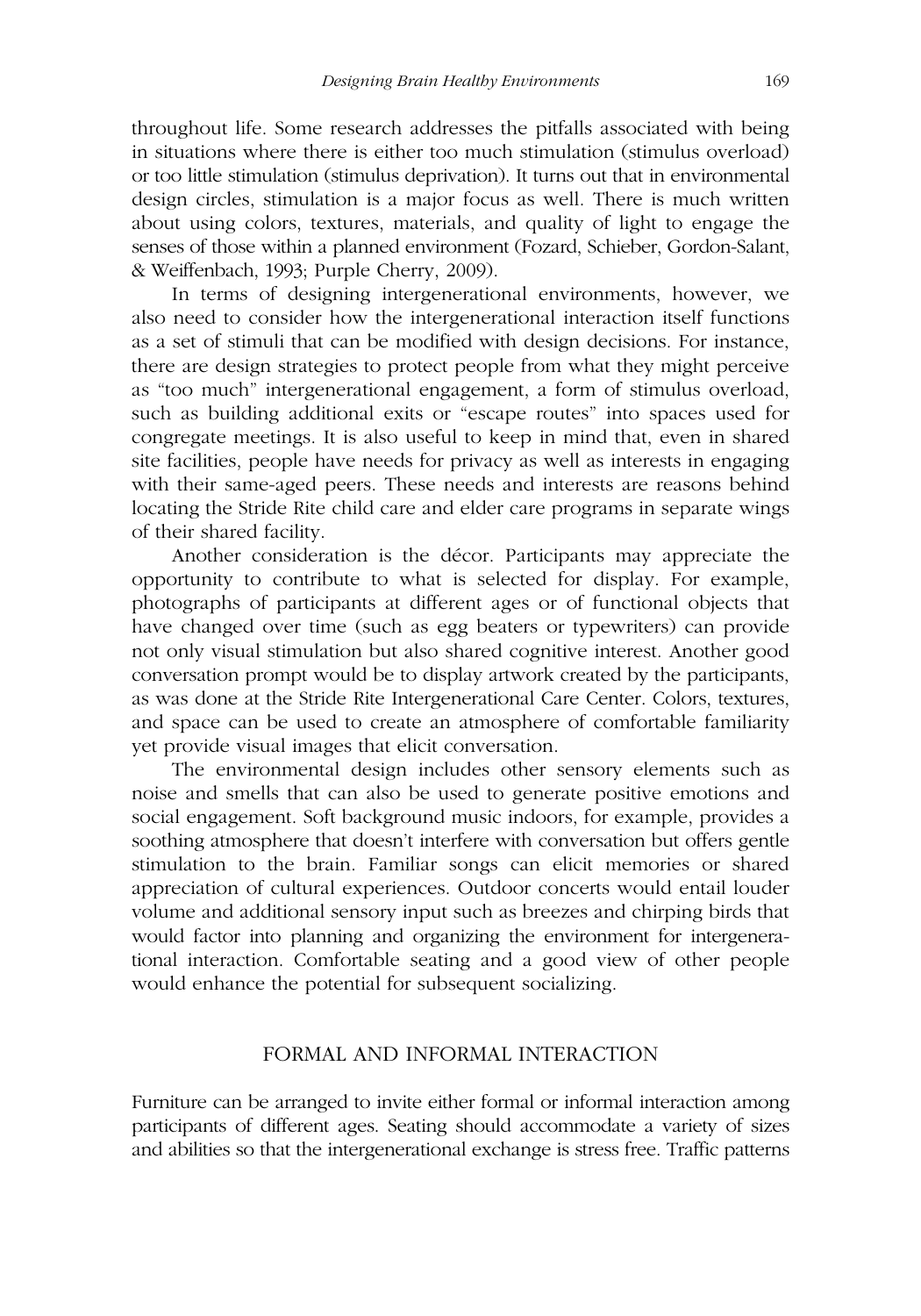should allow easy accessibility for all participants no matter where they want to interact within the allocated space for the intergenerational program.

Conversation is facilitated by participating in a common task or problemsolving activity among small groups or pairs. Art materials are especially appealing when the task does not involve competition or deadlines for completion. Large spaces and large groups tend to be less conducive to informal conversation, although they are more appropriate for listening to presentations or watching performances. Drama and dance usually require larger open spaces and soft surfaces to baffle reverberating noise or prevent physical injuries if someone falls. Large group events can be followed by opportunities to discuss the performance in a more intimate space that supports conversation or by the option of hands-on learning experiences whereby mixed age groupings can practice their own artistic skills.

## FOSTERING A SHARED SENSE OF PLACE IDENTITY

There are various theories about how people attribute great meaning and significance to places connected with emotional experiences. Two concepts emerging from the literatures of environmental psychology and community psychology are "place attachment" and "place identity." Manzo and Perkins (2006) note that the term "place identity" was first coined by Harold Proshansky in 1978 and "consists of those dimensions of the self that develop in relation to the physical environment by means of a pattern of beliefs, preferences, feelings, values, and goals. It is a dynamic phenomenon that grows and transforms through lived experience" (p. 337). Place attachment refers more generally to the affective bonds that often form between people and the places with which they are most familiar (Altman & Low, 1992). Whereas much has been written about how the bonds that people develop with familiar places provide a sense of stability, care, and concern for the setting (Rivlin, 1987), we can also look at how living in the same community and having a shared sense of community can serve to strengthen the bonds between people. Joint tasks related to studying, improving, or creating the environment can contribute to increased intergenerational understanding; in other words, participants learn about how people of other generations experience and feel about the local community. Intergenerational activities that provide participants with shared experiences using their local environment can promote greater intergenerational understanding and acceptance. For example, some might be focused on learning more about the local environment, such as through community tours, surveys, or scavenger hunts, while others may engage diverse age groups in a joint service initiative aimed at greening the environment by creating a community garden. Intergenerational dialogue about the shared environment might include discussing their notions of "personal space," where they have a sense of belonging,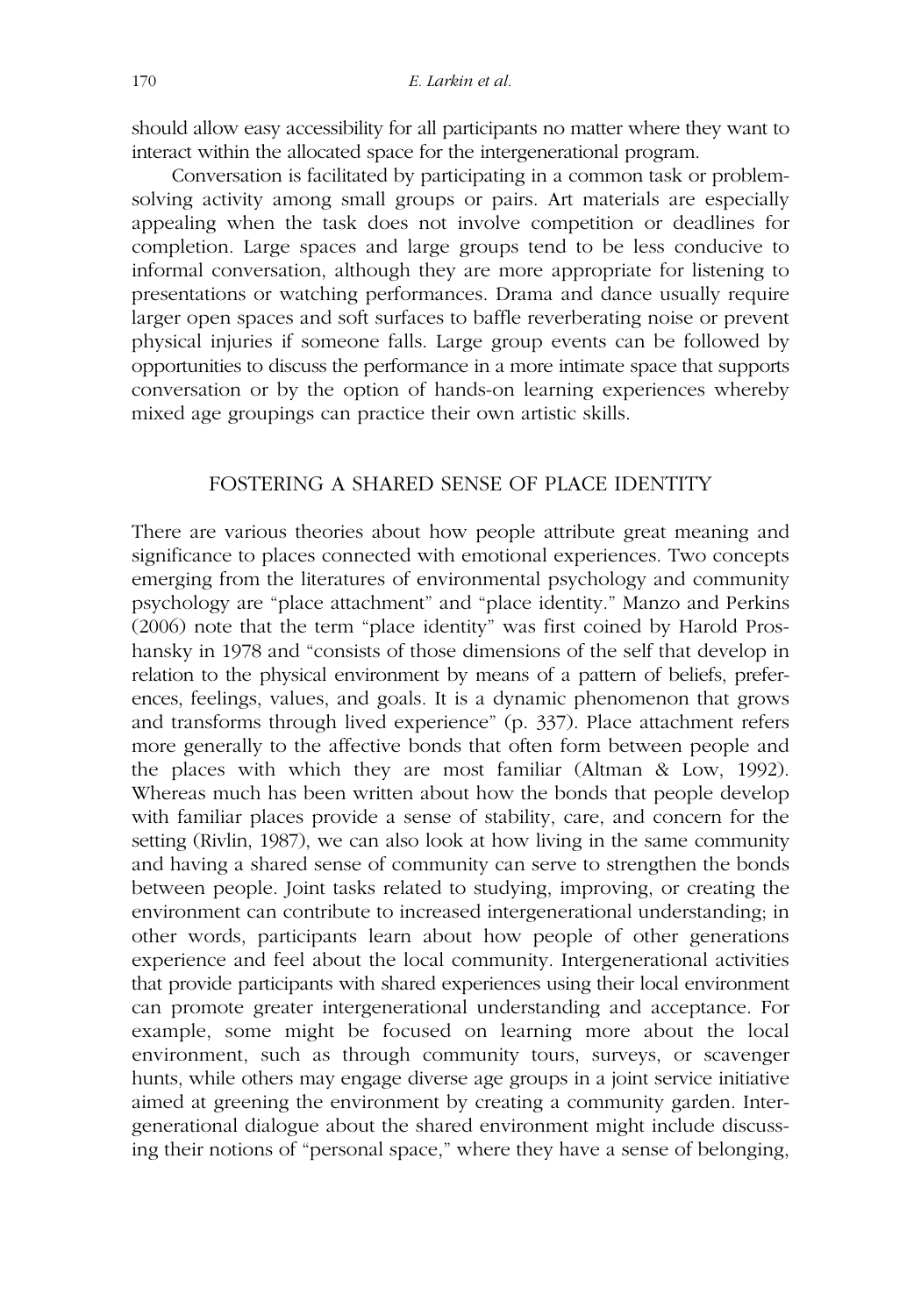as well as their preferences for personalizing shared spaces. Joint decision making and ownership of the environment will translate into greater mutual acceptance of one another's right to belong in the community. As was noted by a youth action program in New York city, "Experience has shown us that spaces created by this kind of highly participatory community design process suffer much less vandalism than those carried out by designers behind closed doors" (Hart, 1992, p. 13).

## FLEXIBILITY AND THE CREATION OF RESPONSIVE SPACES

Not only does the environment act on us but also we act on the environment. People actively assess, explore, derive meaning from, and modify their environments. There is a dynamic, changing quality to the way people relate to their environment. Altman (1976) states, "Territories shift, functions alter, group composition changes" (p. 35). He also notes that there is a dynamic, changing quality to the way people relate to one another: "Social systems adapt, cope and struggle" (p. 35). Accordingly, in designing environments that house intergenerational activities, there should be a fair amount of "flexibility" in order to accommodate a wide range of exchanges, including those that are not predetermined or even predicted.

An article that Simon Nicholson wrote in 1971 contrasts different types of play environments for children. In what he termed the "theory of loose parts," Nicholson makes the point that adventure playgrounds that provide children with a wide selection of "loose parts"—, for example, tires, wood, tools, paint, plants, etc.—are very effective in expanding the range of inventive play opportunities available to children, beyond what is typically found in playgrounds with permanent structures that have planned purposes. It seems appropriate to extrapolate this concept to intergenerational environmental design, where age-diverse user groups bring with them a broad spectrum of interests, capabilities (physical and cognitive), and conceptions for how they would like to use the space they share. Nicholoson (1971) states that "in any environment, both the degree of inventiveness and the possibility of discovery are directly proportional to the number and kind of variables in it" (p. 30). Having "loose parts" to play with can also stimulate intergenerational connections through play (Davis, Larkin, & Graves, 2002) as the participants jointly decide how to use the materials in the setting.

There are other flexible design principles, such as designing rooms with movable walls, that similarly provide users of a setting with more control over how that setting will be used. The ability to change the character of a space, even with small modifications, engages adults and children in a positive way. According to Cohen (2005), older adults are more able to combine old ideas in new ways, and their creativity can inspire younger partners to think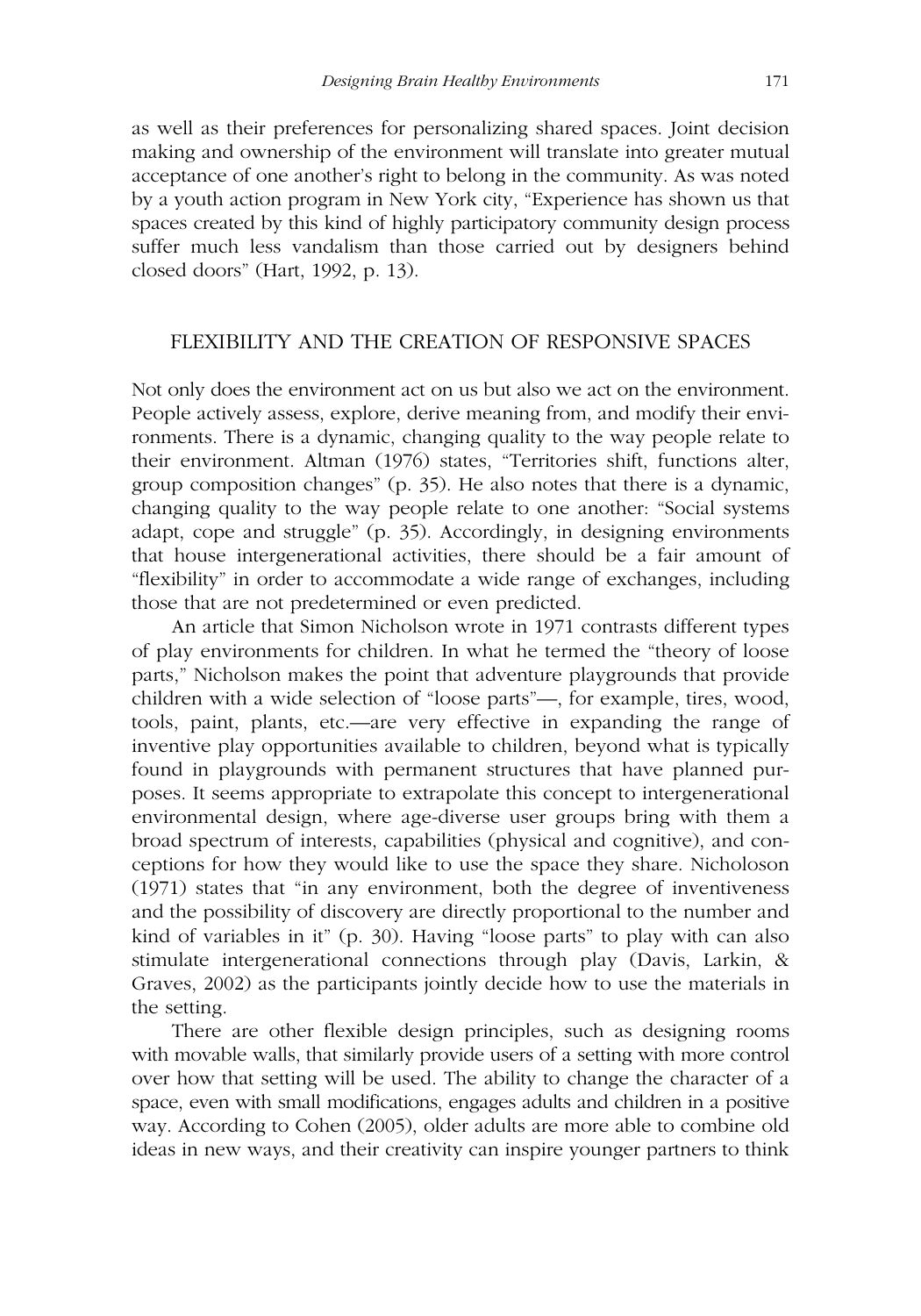outside of the box as they work together on organizing their space. As noted by Haider and Kaplan (2004), "The ability to change the character of a space, even to a limited degree, engages adults and children in a positive way. This interaction with the environment is instrumental in developing cognitive skills and encourages creative play and imaginative thinking. Identifying design strategies for open space that adapt to the changing needs of a community and its residents is a prerequisite for intergenerational appeal" (p. 174).

Table 1 presents a summary of the related connections between research in the neurosciences and indications for intergenerational environmental design:

## SUMMARY POINTS FOR DEVELOPING INTERGENERATIONAL ENVIRONMENTS

At first glance, the connection between the varying fields of neuroscience, early childhood education, and the well-being of older adults might not be immediately clear. Yet, the learning environment that young children experience during their formative years can either support or hinder their intellectual, emotional, and physical growth. Literature from the neurosciences helps to support educators in justifying why certain educational practices may strengthen synaptic connections and, thereby, foster learning, memory, and attention. Similarly, environmental design can also foster opportunities for people to connect with others and learn about new people. Our brains are designed to interact, connect, and communicate with others, and the older we get, the more critical it becomes to stay socially engaged in order to maintain a satisfying quality of life. Designing facilities in which younger and older participants are able to interact has powerful implications for both.

Ideally, both children and adults of all ages ought to be able to feel safe in their surroundings, to find opportunities to explore new relationships, and, simultaneously, be free to experiment with novel situations. Therefore, creating spaces for positive interactions that elicit memorable experiences for both age groups is critical to their well-being. It is also vitally important that people of all ages be able to have a sense of privacy, to relax and be themselves. Environments for intergenerational exchanges must protect against social isolation while also allowing participants to choose how much or how long they are socially engaged. Learning and memory are strongly connected to emotions and, thus, the environment needs to be interesting and enjoyable as well as safe. Our brains are stimulated by discovering something new. The more we can provide meaningful experiences and opportunities for social interaction, the more we can challenge the brain to continue growing rather than slowly pruning away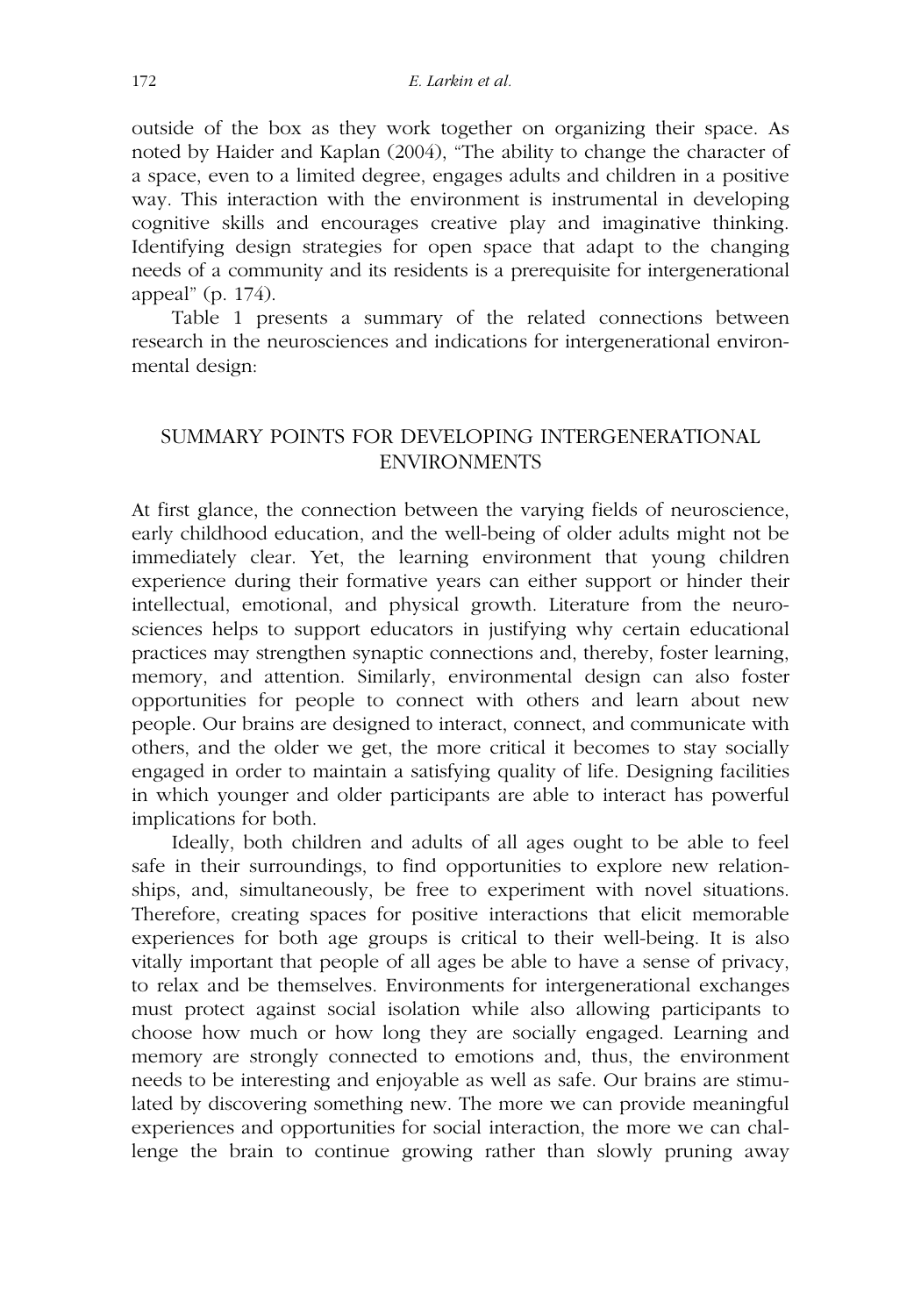|                                                                | <b>LADLE 1</b> MAUTA TOI HIEFREHETALIOHAI EHVITOIHEINAI DESIgHI                                                                                                                                                                                                                                                                                                                                                                                                   |                                                                                                                                                                                                                                                                                                                                                                                                                     |
|----------------------------------------------------------------|-------------------------------------------------------------------------------------------------------------------------------------------------------------------------------------------------------------------------------------------------------------------------------------------------------------------------------------------------------------------------------------------------------------------------------------------------------------------|---------------------------------------------------------------------------------------------------------------------------------------------------------------------------------------------------------------------------------------------------------------------------------------------------------------------------------------------------------------------------------------------------------------------|
| Design concept                                                 | Brain research principle                                                                                                                                                                                                                                                                                                                                                                                                                                          | Environmental application                                                                                                                                                                                                                                                                                                                                                                                           |
| personal control<br>Autonomy and                               | is unique and changes as a result of experience<br>of stress or perceived threat inhibit learning<br>Caine & Caine, 1997<br>(Wolfe, 2001)<br>High levels<br>Each brain                                                                                                                                                                                                                                                                                            | Provide participants choices in deciding how they will use their<br>Accessibility is key to setting the stage for positive interactions.<br>Allow choices for interaction and privacy to accommodate<br>Environment reflects a person-centered care philosophy.<br>range of interests, capabilities, and styles.<br>environment                                                                                     |
| stimulation<br>Quality of                                      | Learning and memory are strongly connected to emotions,<br>An enriched environment increases cell weight, branching<br>of dendrites, and synaptic responses (Diamond, 1998).<br>and, thus, the learning environment needs to be both<br>stimulating and safe (Rushton & Juola-Rushton, 2008)<br>mechanisms that process music are deeply<br>entwined with the brain's other functions, including<br>memory, and perception (Mauk, 2009)<br>The mental<br>emotion, | Dramatization and visual arts are positive modes of expression.<br>Sensory stimulation can be managed through space design as<br>Soothing background music/noise will enhance a sense of<br>Hands-on experiences with the arts stimulate cognitive<br>Conversation is mentally and socially engaging<br>Rhyme and rhythm are memory aids.<br>well as through the activities<br>positive well-being.<br>functioning. |
| Opportunities for<br>structured and<br>interaction<br>informal | The brain is designed to perceive and generate patterns.<br>involves balancing emotions and reasoning,<br>Creativity connects various parts of the brain (Cohen,<br>combining different parts of the brain (Lefee, 2009).<br>gement may be crucial to mental acuity.<br>Social enga<br>"Wisdom"<br>2005).                                                                                                                                                         | Provide opportunities for informal conversation and discussion<br>Create opportunities for shared problem solving.<br>Repetition builds trust and long-term memory.<br>Familiar, real-life settings put people at ease.<br>Provide hands-on materials for art projects.<br>about shared experiences                                                                                                                 |
| Fostering a shared<br>sense of place<br>identity               | emotional center is tied into its ability to learn.<br>parts of the brain are activated in the learning<br>Emotions, learning, and memory are closely linked as<br>Positive emotions drive attention, which, in turn, drives<br>both learning and memory (Wolfe & Brand, 1998)<br>process (Rushton & Larkin, 2001)<br>The brain's<br>different                                                                                                                    | Shared decision making allows participants to solve problems<br>participants to discuss how they will use common spaces.<br>Design spaces to reflect a sense of shared community, such<br>with mutual satisfaction. Provide opportunities for<br>as displaying participants' art work.                                                                                                                              |
| Flexibility and the<br>responsible<br>creation of<br>spaces    | which interconnect one portion of the brain to another.<br>Each region of the brain consists of a highly sophisticated<br>neurological network of cells, dendrites, and nerves,                                                                                                                                                                                                                                                                                   | Include materials that can be used in many different ways,<br>Avoid stationary structures that predetermine usage.<br>according to how participants' interests evolve.                                                                                                                                                                                                                                              |
|                                                                |                                                                                                                                                                                                                                                                                                                                                                                                                                                                   |                                                                                                                                                                                                                                                                                                                                                                                                                     |

ntal Decian **TABLE 1** Matrix for Intergenerational Environmental Design al Fori **TARIE 1** Matrix for In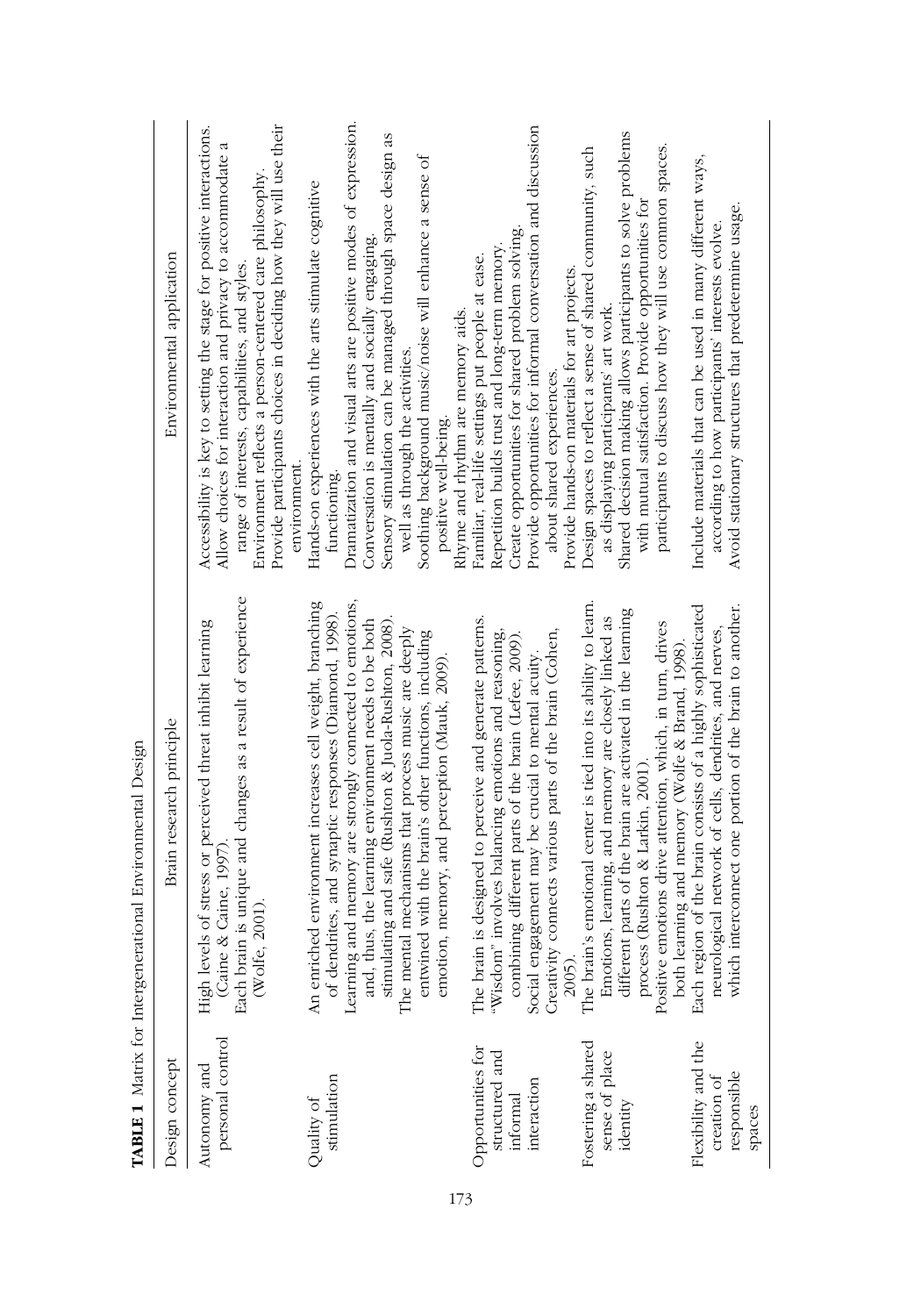unused connections. Neurosciences have helped environmental designers to better understand how stress and unwelcome levels of cortisol can alter our moods and desire to learn. The arts (painting, music, drama, and other opportunities for creative expression) offer an appropriate vehicle for stimulating conversation, problem-solving, and emotional expression as suggested by what we are discovering in the neurosciences. Empowering all ages to take responsibility for their own decisions about how to share spaces increases a sense of autonomy, which is an essential component of life satisfaction (Graves & Larkin, 2006).

The following summary points offer some guidelines for designing intergenerational program environments:

- Convey a sense of welcome for all who enter and use the setting.
- Organize spaces to counter social isolation but not violate people's need for privacy.
- Avoid stereotypical cues that convey negative inferences about people of a certain age group.
- Empower participants in making decisions about the uses of space (e.g., adapt shared governance that encourages participants to provide input that is valued by staff).
- Incorporate the arts (music, drama, visual arts, etc.) and opportunities for inventive play as a means of mental stimulation and social engagement.

## **REFERENCES**

- Altman, I. (1976). Some perspectives on the study of man-environment phenomena. In H. M. Proshansky, W. H. Ittelson, & L. G. Rivlin (Eds.), *Environmental psychology: People and their physical settings* (2nd ed., pp. 27–37). New York: Holt, Rinehart and Winston.
- Altman, I., & Low, S. (1992). Place attachment. *Human behavior and environments: Advances in theory and research* (Vol. 12). New York: Plenum Press.
- Bergen, D., & Coscia, J. (2001). *Brain research and childhood education: Implications for educators*. Olney, MD: Association for Childhood Education International.
- Bredekamp, S. (1987). *Developmentally appropriate practice in early childhood programs serving children from birth through age 8*. Washington, DC: National Association for the Education of Young Children.
- Bruner, J. (1998). Brain science, brain fiction. *Educational Leadership*, *56*(3), 14–18.
- Caine, R. N., & Caine, G. (1997). *Education on the edge of possibility*. Alexandria, VA: ASCD.
- Carey, B. (2009, May 22). A likely key to lucid aging is not ever missing a trick. *Sarasota Herald Tribune*, p. A4.
- Carter, R. (1998). *Mapping the mind*. Berkley, CA: University of California Press.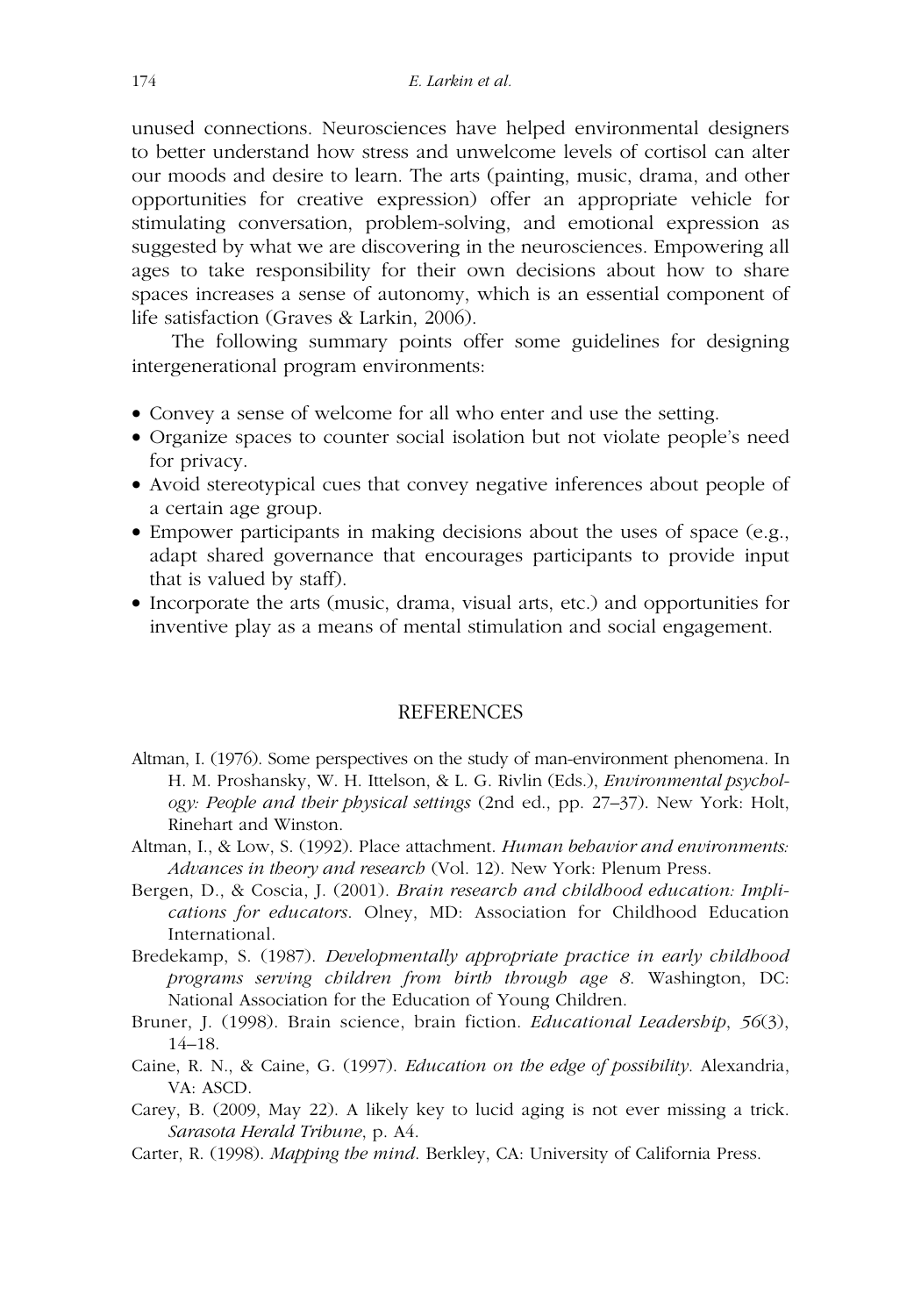- Cohen, G. D. (2005). *The mature mind: The positive power of the aging brain*. Cambridge. MA: Basic Books.
- Davis, L., Larkin, E., & Graves, S. B. (2002). Intergenerational learning through play. *International Journal of Early Childhood*, *34*(2), 42–49.
- Diamond, M., & Hopson, J. (1998). *Magic trees of the mind: How to nurture your child's intelligence, creativity, and healthy emotions from birth through adolescence*. New York: Penguin Putnam.
- Fozard, J., Schieber, F., Gordon-Salant, S., & Weiffenbach, J. M. (1993). Sensory and perceptual consideration for designing environments for the elderly*.* In *Proceedings of life-span design for residential environments for an aging population* (pp. 75–85). Washington DC: AARP. Retrieved from http://www. homemods.org/resources/life-span/sensory.shtml.
- Gallagher, K. (2005). Brain research and early childhood development: A primer for developmentally appropriate practices. *Young Children*, *60*(4), 12–20.
- Graves, S. B., & Larkin, E. (2006). Lessons from Erikson: A look at autonomy across the lifespan. *Journal of Intergenerational Relationships*, *4*(2), 61–71.
- Greenhough, W. T., Madden, T. C., & Fleischmann, T. B. (1972). Effects of isolation, daily handling, and enriched rearing on maze learning. *Psychonom Sci*, *27*, 279–280.
- Haider, J., & Kaplan, M. (2004). Reclaiming open space for the young: An intergenerational perspective on design. In *Proceedings of the open space-people space— International Conference on Inclusive Outdoor Environments* (pp. 171–176). Edinburgh, Scotland: Edinburgh College of Art, OPENspace.
- Hannon, P. (2003). Developmental neuroscience: Implications for early childhood intervention and education. *Current Paediatrics*, *13*, 58–63.
- Harding, E. (2007, Nov.). Toward lifetime neighborhoods: Designing sustainable communities for all. A discussion paper. London: International Longevity Center-UK & Communities and Local Government.
- Hart, R. (1992). Children's participation: From tokenism to citizenship. UNICEF Innocenti Essays, no. 4. Florence, Italy: UNICEF/ International Child Development Centre.
- LaFee, S. (2009, May). Wired for wisdom. *Brain in the News*, pp. 1–2.
- LeDoux, J. (1996). *The emotional brain: The mysterious underpinnings of emotional life*. New York: Simon & Schuster.
- Manzo, L. C., & Perkins, D. D. (2006). Finding common ground: The importance of place attachment to community participation and planning. *Journal of Planning Literature*, *20*(4), 335–350.
- Mauk, B. (2009, May). Music training changes brain networks. *Brain in the News*, pp. 1–2.
- Miller, B., & Cummings, J. (Eds.). (2007). *The human frontal lobes* (2nd ed.). New York: Guildford Press.
- Nicholson, S. (1971). How not to cheat children: The theory of loose parts. *Landscape Architecture*, *62*(1), 30–34.
- Purple Cherry, C. (2009, January). Eight key issues for special needs environmental design. *School Planning and Management*, 82–83.
- Rivlin, L. G. (1987). The neighborhood, personal identity, and group affiliations. In Altman & Wandersman (Eds.), *Neighborhood and community environment* (pp. 1–34). New York: Plenum Press.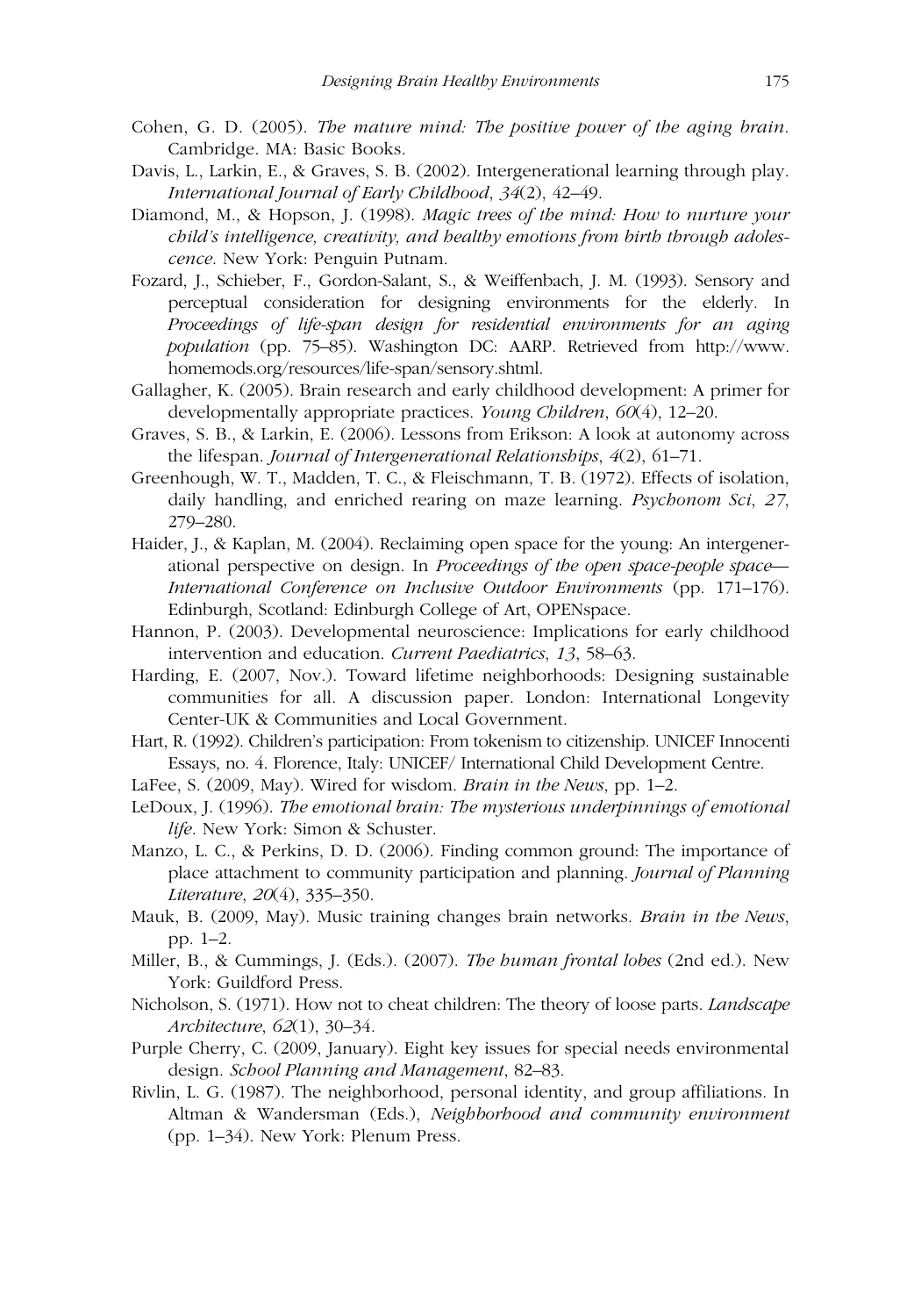- Rushton, S., & Juola-Rushton, A. (2008). Classroom learning environment, brain research and the *No Child Left Behind* initiative: Six years later. *Early Childhood Education Journal*, *36*, 1.
- Rushton, S., & Larkin, E. (2001). Shaping the learning environment: Connecting developmentally appropriate practices to brain research. *Early Childhood Education Journal*, *29*(1), 25–33.
- Shoshani, J., Kupsky, W. J., & Marchant, M. (2006). Elephant brain. Part I: Gross morphology functions, comparative anatomy, and evolution. *Brain Res. Bulletin*, *70*, 124–157.
- Ward, C., & Fyson, A. (1973). *Street work: The exploding school*. London: Routledge & K. Paul.
- Whalen, P., & Phelps, E. A. (Eds.). (2009). *The human amygdala*. New York: Guildford Press.
- Wolfe, P. (2001). *Brain matters: Translating research into classroom practices*. Alexandria, VA: Association for Supervision and Curriculum Development Press.
- Wolfe, J., & Brandt, R. (1998). What we know from brain research. *Educational Leadership*, *56*(3), 8–14.